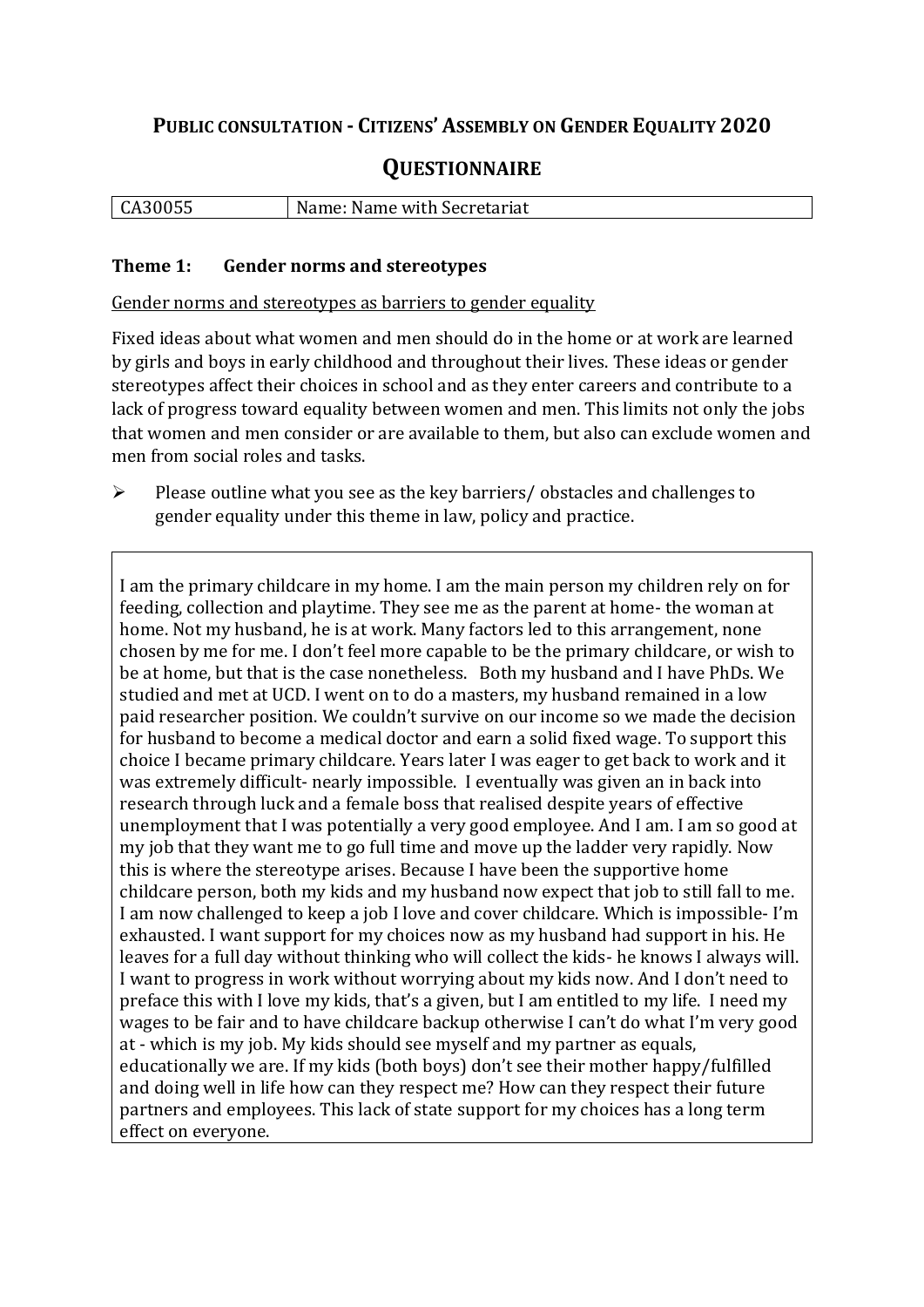➢ Please identify the steps to be taken to address the issues raised and who should address them (e.g. the state, private sector, education system etc.)

State: 1 year postnatal support in terms of money and physical and mental oversight for the mother. Focus is now too much on the baby. The mother is left alone and fragile both physically and mentally. State: Early years childcare at least part-time (eg. 9-1.30). You can't possibly work with the hours offered now. It prolongs the out of work scenario and cv gaps that can kill your career. State: afterschool money and cover. Children get out of school at 2/2.30 until they are 12. This means you can't work full time and be a mother. We need paid for afterschool. Most mothers newly back to work aren't paid enough to afford afterschool and this further inhibits them returning to work. State: free post-natal physio. Most women's bodies are broken after having kids and they need physio care otherwise they can suffer debilitating issues such as urinary incontinance and won't leave the house. Education: back to work supports postnatally would enable women to believe they can return to work or start a new career after baby. Cv clinics, career advice and easy to get to night courses would all help. Women are very clever at diversification; starting mommy pages and blogs to begin a type of self-start up from the confines of being at home with baby. This is a huge potential money spinner for the state/ industry. Well educated women are currently stuck at home!

## **Theme 2: Work: Occupational segregation by gender, gender discrimination and the gender pay gap**

Women and men are often concentrated into different kinds of jobs and within the same occupations, women are often in work that is less well paid and has less opportunities for career advancement. Women often work in areas where they can work part-time so as to fit in with their caring responsibilities. While many men work in low paid jobs, many professions dominated by women are also low paid, and professions that have become female-dominated have become lower paid. This worsens the gender pay gap (the average difference between the wages of women and men who are working).

➢ Please outline what you see as the key barriers/ obstacles and challenges to gender equality under this theme in law, policy and practice.

Gender quotas should be enforced. This would set a standard and we can work from there. We need to see women in more diverse roles and history has shown us they won't simply be chosen because they are the best candidate. Standard job progression implementation across the public service. If you do your job well you should be up for promotion. Gender quotas should also apply here. The scales have been tipped so far in favour of men I think this is a correct realignment. Job progression should be offered if you happen to be on maternity leave when it arises. Publication of job salary ahead of hiring. Everyone should know what the job is offering and it should not alter whether a woman or man is hired. Visibility! It should be incumbent on all companies to show their diversity policy and demonstrate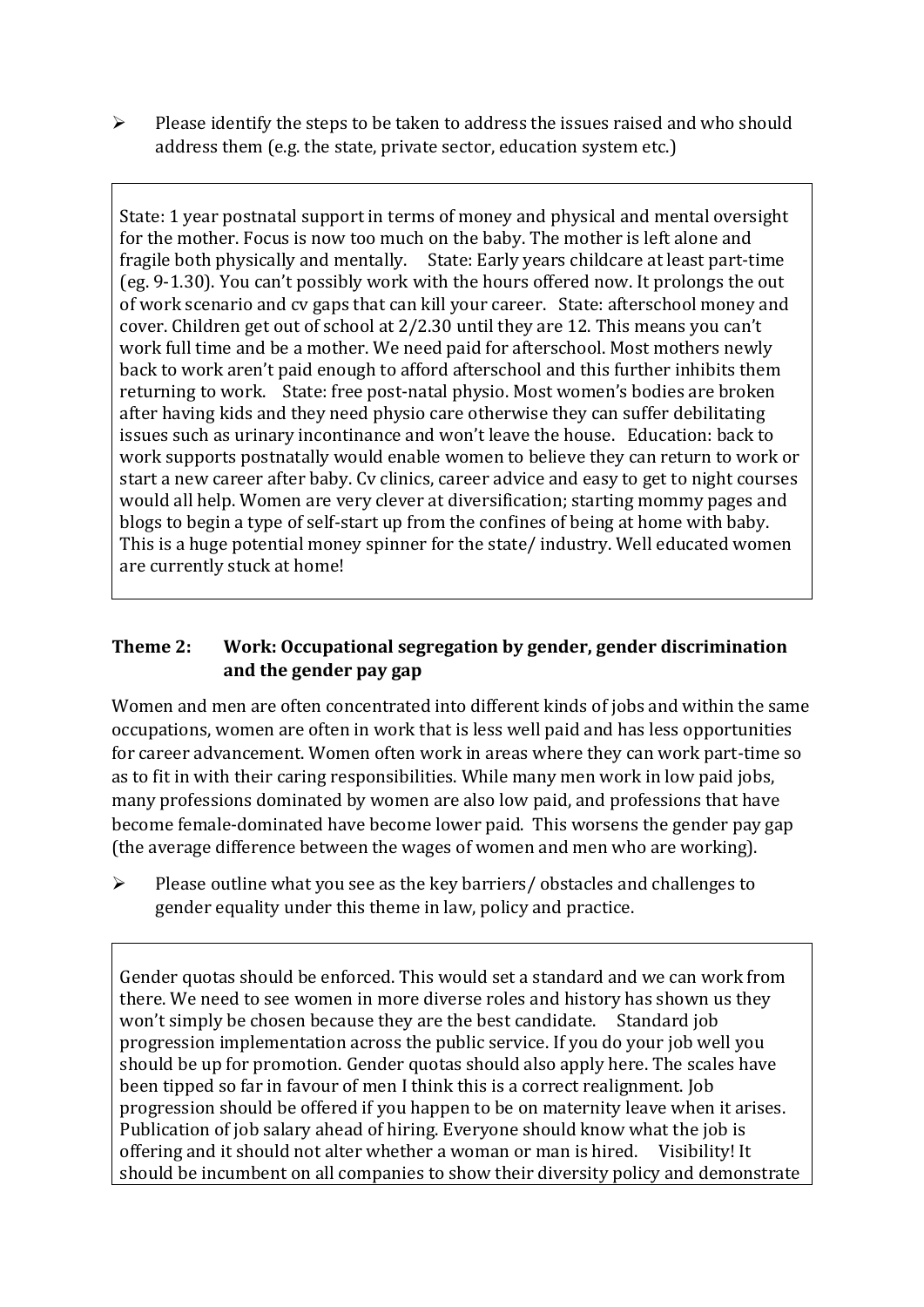female promotion and acceleration. It's embarrassing that this has to happen in a forced way but you'd be amazed at how often men are pushed forward for talks/ seminars/panels when there are several more worthy women that can do it. It has to be a policy. Soft activities- Christmas parties etc should rotate around the office. Sorry- these always get landed with the women.

 $\triangleright$  Please identify the steps to be taken to address the issues raised and who should address them (e.g. the state, private sector, education system etc.)

State: gender quotas across workforce- both Public & private. This should be law and fined if non-compliant. State: corporate female visibility. Show us what you've done to internally promote women? This should be rewarded and checked yearly. Those not doing their bit should be taxed. Women are 50% of the population we should be 50% visible. State supported postnatal help as outlined above and solid childcare supports for women that fall within a proper working day (9-5). Cheaper childcare and better wages.

## **Theme 3. Care, paid and unpaid, as a social and family responsibility**

Care -- the social responsibility of care and women and men's co responsibility for care, especially within the family

Women remain disproportionately responsible for unpaid care and often work in poorly paid care work. For working parents or [lone parents,](https://aran.library.nuigalway.ie/bitstream/handle/10379/6044/Millar_and_Crosse_Activation_Report.pdf?sequence=1&isAllowed=y) balancing paid work with parenting and or caring for older and dependent adults presents significant challenges. Women are [most disadvantaged by these challenges,](https://eige.europa.eu/gender-equality-index/game/IE/W) yet men also suffer from lack of opportunities to share parenting and caring roles. Despite recent legislation and policy initiatives to support early years parental care, [inequalities in the distribution of unpaid](https://www.ihrec.ie/app/uploads/2019/07/Caring-and-Unpaid-Work-in-Ireland_Final.pdf)  [care](https://www.ihrec.ie/app/uploads/2019/07/Caring-and-Unpaid-Work-in-Ireland_Final.pdf) continue between women and men. The cost of childcare has been identified as a particular barrier to work for women alongside responsibilities of caring for older relatives and dependent adults.

➢ Please outline what you see as the key barriers/ obstacles and challenges to gender equality under this them in law, policy and practice.

State: More childcare hours, and cheaper childcare. Childcare is currently far too expensive and the hours are prohibitive. State childcare hours are too short, it would be impossible work with this alone. Afterschools are private and also far too expensive, meaning you need a job you can leave early. Elder care. Our population is aging and as childcare has fallen to women so to has this, often for in-laws as well as your own parents. This means the care burden on women has now tripled. This will naturally result in less women returning to the workforce and high mental health challenges in women (30-50). In my opinion they are more at risk of depression and suicide because of this increased care burden. More state funding into elder care, respite care, home help and childcare would all help women. The state is currently relying on women as the great unseen workforce- I suppose historically this has always been the case. I hope the citizens assembly can highlight this.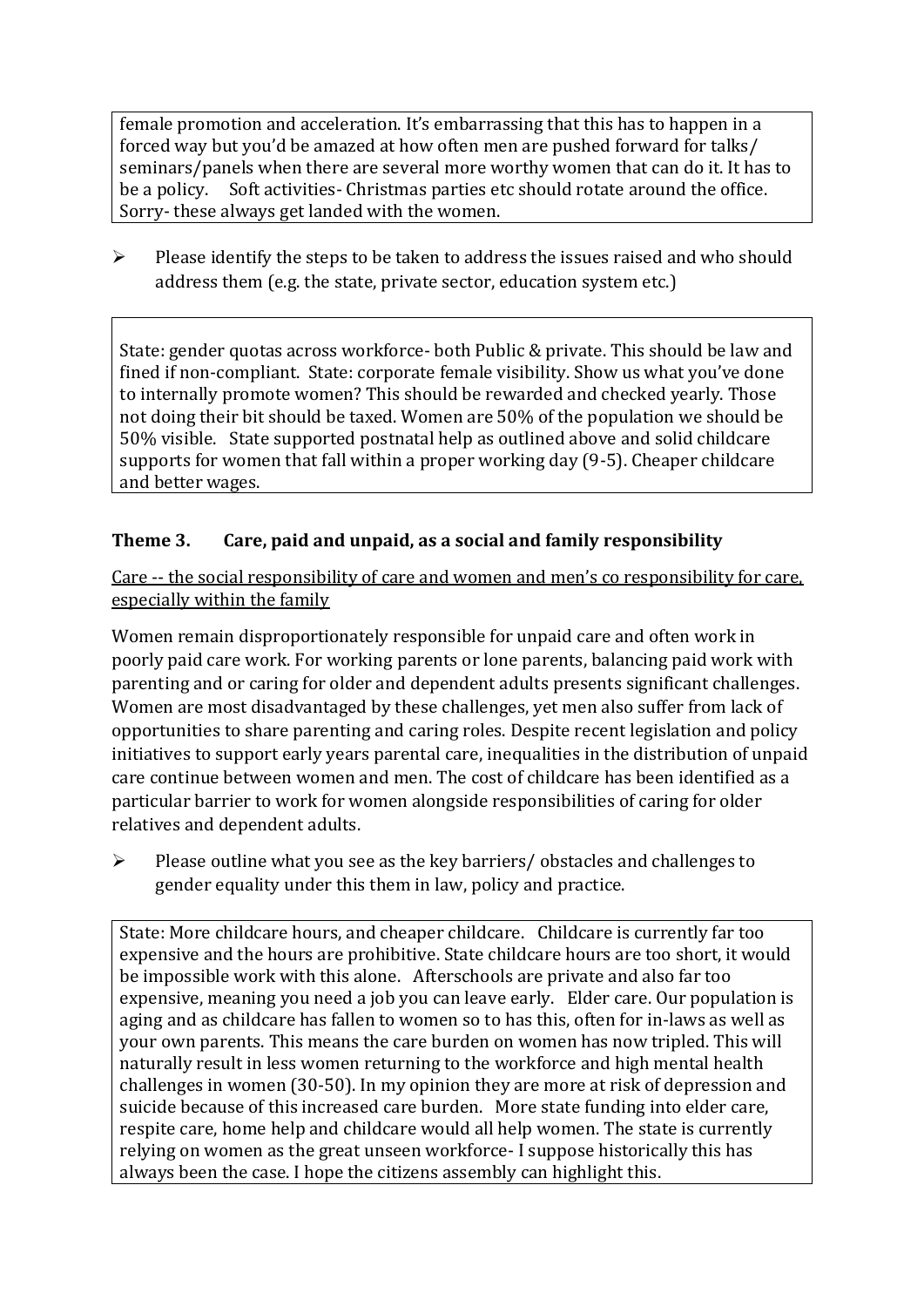$\triangleright$  Please identify the steps to be taken to address the issues raised and who should address theme (e.g. the state, private sector, education system etc.)

Fully funded/ full time state provided childcare facilities- not money to private providers. Fully funded state elder care- again no private providers. Women shoulder the burden of this now, either doing it themselves or paying for the shortfall in care funding, if the state wants to help it needs to step up its childcare/ elder care programs drastically.

#### **Theme 4: Women's access to, and representation in, public life and decision making**

Ensure women's participation and representation in decision-making and leadership in the workplace, political and public life

Women are systematically underrepresented in leadership in [economic](https://eige.europa.eu/gender-equality-index/2019/compare-countries/power/2/bar) and [political](https://eige.europa.eu/gender-equality-index/2019/compare-countries/power/1/bar)  [decision-](https://eige.europa.eu/gender-equality-index/2019/compare-countries/power/1/bar)making. Despite the introduction of a candidate gender quota (through the system of party funding) for national political office, and [initiatives](https://betterbalance.ie/) to support women's access to corporate decision-making roles, men continue to dominate leadership positions. There are also issues to be considered around how media represents women and men.

➢ Please outline what you see as the key barriers/ obstacles and challenges to gender equality under this theme in law, policy and practice.

Sexuality /equality/consent should all be taught at a young age I'm schools across the board. Our sexual teaching is archaic. If boys learned early about equality it would be inherent in them. Consent and strong sentences for rape would all send a clear message. The system for trialling rape where the victim is effectively on trial needs to change and the reporting of this also. This reporting of detail in such trials should be illegal. If more women were employed in the media this reporting angle would shift. Gender quotas across companies need to be insisted upon. Early learning on sexual awareness and respect should be in schools from the age of 6.

 $\triangleright$  Please identify the steps to be taken to address the issues raised and who should address them (e.g. the state, private sector, education system etc.)

State early (age 6-7) informed sex educational and consent awareness coming from an educator not a religion class! Change in the set-up of rape trials to allow more protection for the victim would lead to more reporting. Harsher sentences for rape. No reporting of rape trial detail in the news/media. Quotas on all jobs.